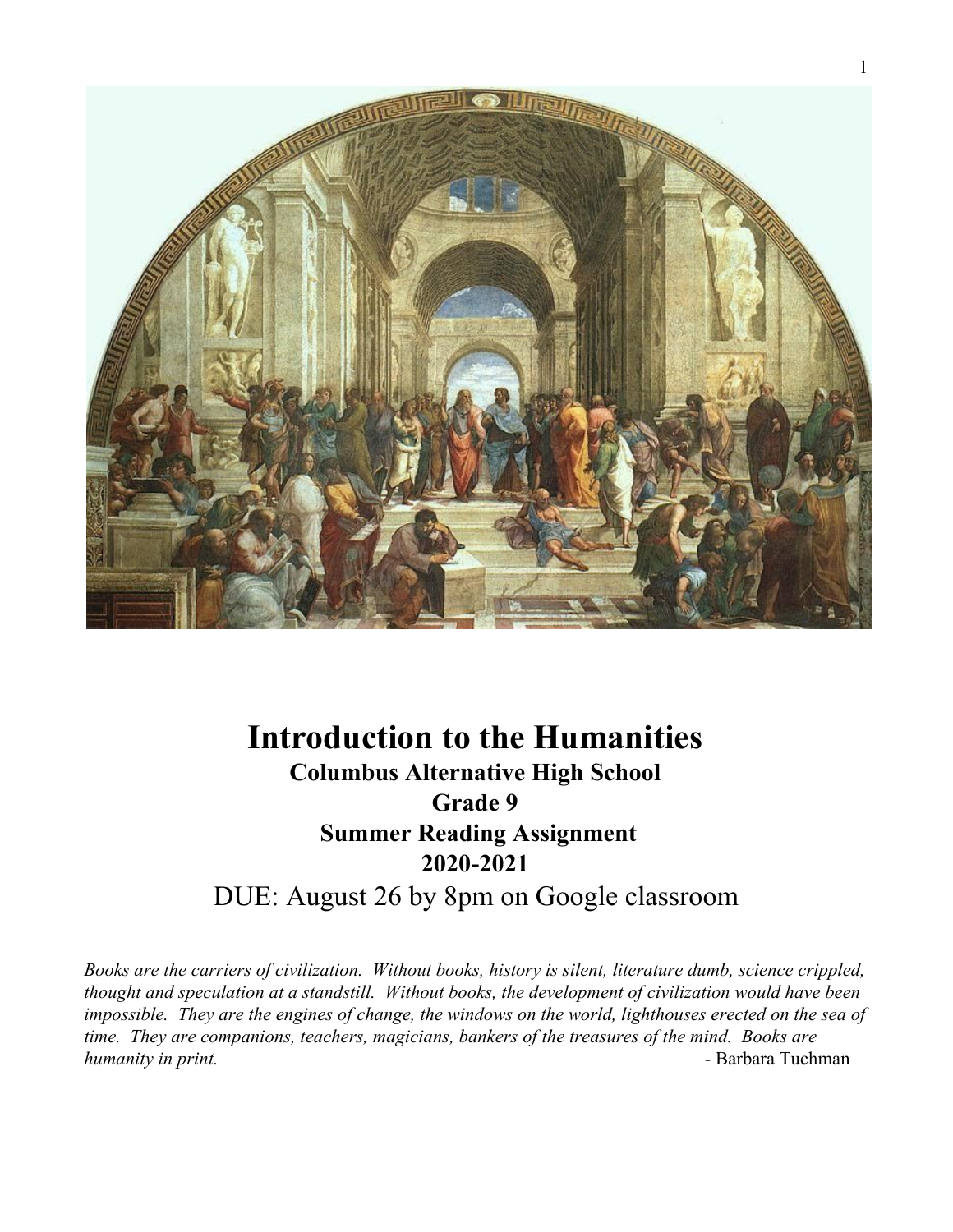Dear Parents and CAHS Ninth Graders:

Welcome to Columbus Alternative High School!

BeCAHS of our dedication to excellence, we are continually striving to create learning options which will encourage your student to strive for quality academic excellence and to become a lifelong learner.

A primary focus of the Humanities Department at Columbus Alternative High School is an interdisciplinary approach to learning. Students are taught to discover universal relationships in literature, history, writing, research, current events, art, and music. It truly is the integrated study of the best that humankind has thought, discovered, created, and invented. Each ninth grader will take Introduction to the Humanities, a two-credit course which offers just such an integration of English and social studies. This challenging course is team-taught and meets for one block for a full year. This year in Introduction to the Humanities, you will encounter worlds brimming with new and potent ideas. These ideas will challenge you to think more carefully about issues facing us as we continue the  $21<sup>st</sup>$  century.

Attached you will find the summer reading assignments which involve your student in reading comprehension, writing, and research. Our first quarter Humanities syllabus revolves around these assignments. All assignments are required and will be due to be submitted on Google classroom by 8:00 pm on August 26. This is a firm **deadline and will be the first grade for Introduction to the Humanities.**

The student's content and style will be the focus for evaluation; remember that spelling and punctuation are indicators of a student's **careful dedication** to precision. **It is very important that students follow the directions and samples for layout and format detailed in this packet. If students complete only the minimum requirement, students cannot receive the maximum number of points possible for that section.**

Have a wonderful, safe summer.

Sincerely, Ninth Grade Humanities Team

# How to contact the CAHS Humanities Team

- By Email--There are several Humanities Teachers. You can contact any of us for assistance. For literature specific questions, reach out to Mrs Foley & Ms. Soucheck. For history specific questions, reach out to any of the last three names.
	- Please be sure to use proper email etiquette when communicating with teachers.
		- **Mrs.** Foley  $i$  foley 5044@columbus.k12.oh.us
		- $\blacksquare$  Ms. Soucheck [esoucheck@columbus.k12.oh.us](mailto:esoucheck@columbus.k12.oh.us)
		- Mr. Glorioso [mglorioso4706@columbus.k12.oh.us](mailto:mglorioso4706@columbus.k12.oh.us)
		- **Mr.** Wynne  $\omega$  swynne  $\omega$  columbus.k12.oh.us
		- **Mr.** Coakley [icoakley1@columbus.k12.oh.us](mailto:icoakley1@columbus.k12.oh.us)
- By Google Classroom--We also encourage you to use your Google drive that is provided to you by the school district. Remember you can access this free storage option from any device by signing into Google with your **CCS student id number + @columbus.k12.oh.us** and your **password is your birthdate (MM-DD-YYYY)**.
- With that same CCS account, enroll in your Google classroom at classroom.google.com. The course to look for is "**CAHS Class of 2024**," and the code to join is **rbnhhfu**. This is where you will submit your summer reading assignment once it is complete.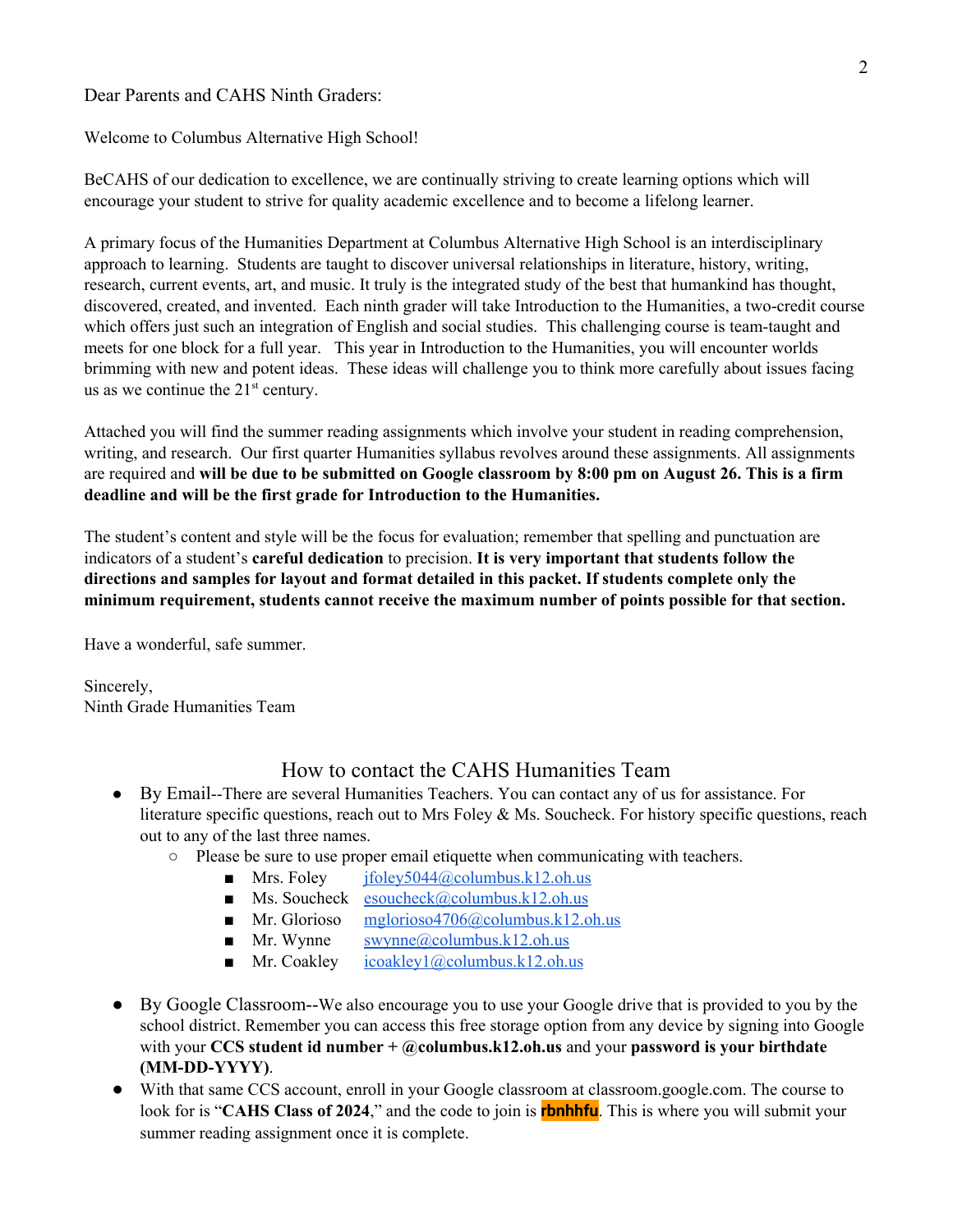# *Fahrenheit 451* By Ray Bradbury

# *It was a pleasure to burn. It was a special pleasure to see things eaten, to see things blackened and changed.*

Ray Bradbury's novel is original and thought-provoking. Originally written in 1953, Bradbury takes the reader into the United States of the future. The main character Guy Montag is a fireman in this society. The occupation of a fireman is very different in this futuristic world that Bradbury creates.

**PART 1:** *Fahrenheit 451* happens to be an early example of a subgenre of fiction that is widely popular today--the dystopian novel. Ironically, dystopias develop when that society is actually seeking to create the opposite of a dystopia, which is a utopia--a perfect world. Please read the following list carefully. These are typical characteristics found in dystopian societies.

## **Characteristics of a Dystopian Society**

- Propaganda is used to control the citizens of society.
	- \*(messages/slogans usually from the media)
- Information, independent thought, and freedom are restricted.
- A figurehead or concept is worshipped by the citizens of the society.
	- \*This could be a leader or an idea.
- Citizens are perceived to be under constant surveillance.
- Citizens have a fear of the outside world.
	- \*Things/people that are different from their world/city.
- Citizens live in a dehumanized state.
	- \*People treated as things or animals rather than human beings.
- The natural world is banished and distrusted.
	- \*Natural world refers to rural settings
- Citizens conform to one set of expectations. Individuality and dissent are viewed as wrong or bad.
- The society is an illusion of a perfect utopian world.

\*Citizens *say* everything is perfect, but it is not really.

**Assignment:** As you read the novel, you will find that the world Bradbury creates is indeed a dystopia. For any FIVE of the above traits, list 2-3 quotations (passages taken directly from the novel) that display that trait in the text. Be sure that the quotations come from throughout the text and are cited correctly. See sample listed on next page.

## **PART 2: Character Analysis: Guy Montag**

The more a government attempts to control its citizenry, the more some citizens will rebel. In fact, the main character of any dystopian novel is usually a rebel (as seen with the list noted below).

## **The Dystopian Protagonist**

- often feels trapped and is struggling to escape.
- questions the existing social and political systems.
- believes or feels that something is terribly wrong with the society in which he or she lives.

• helps the audience/reader recognize the negative aspects of the dystopian world through his or her perspective.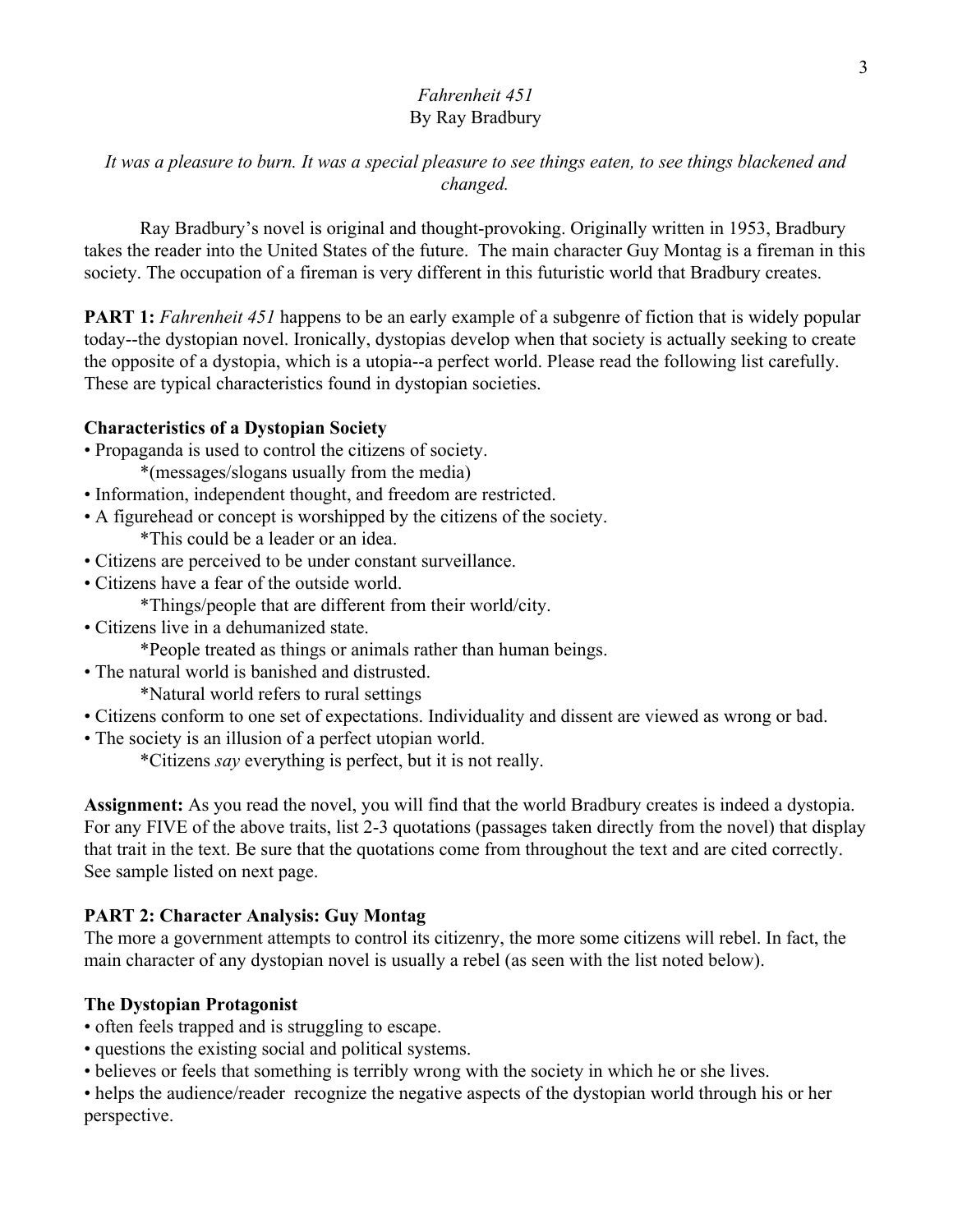**Assignment:** As you are reading the novel, find 2-3 quotations for **each** of the above traits. After citing evidence from the text, please write a 8-10 sentence paragraph in which you discuss Montag's purpose in the novel. Consider the following questions:

- Why does Bradbury choose Guy Montag to be the protagonist?
- What strengths does he offer in this role?
- What weaknesses?

No need to quote in this paragraph (as you have just done this with the first section of this part of the assignment), but specific details should support your analysis.

**SAMPLE:** This is how your assignment should be formatted. Follow it carefully & READ the sample below for important directions.

**Part 1** (Start by stating the part. Then, list the trait, bold the text, and list quotations underneath unbolded. Also, notice everything is double-spaced.)

## **Information, independent thought, and freedom are restricted.**

1. "Quotation from the text here. Be sure you place the passage from the novel in quotation marks.

These marks should appear at the beginning and end of the quotation" (95).

2. "Second quotation here. Take a closer look at how you will indicate what page each passage

appears on in the novel. If the sentence in the book ends in a period then DO NOT include it in the

quotation marks. Just use the quotation marks to end the quotation and then place the page number

inside of parentheses and then put a period" (112).

3. "Third quotation here. One last note about quotations. If the quotation ends in a ? or a ! in the

novel, then you DO include that in the quotation but still use a period at the end. Watch here!" (150).

## **The natural world is banished and distrusted.**

1.

## *REMEMBER you will do this for 5 separate traits. Then move on to Part 2.*

# **Part 2** (Notice same basic format)

## **The protagonist often feels trapped and is struggling to escape.**

1. "Quotation from the text here. One more rule about quotations: if the text you are quoting is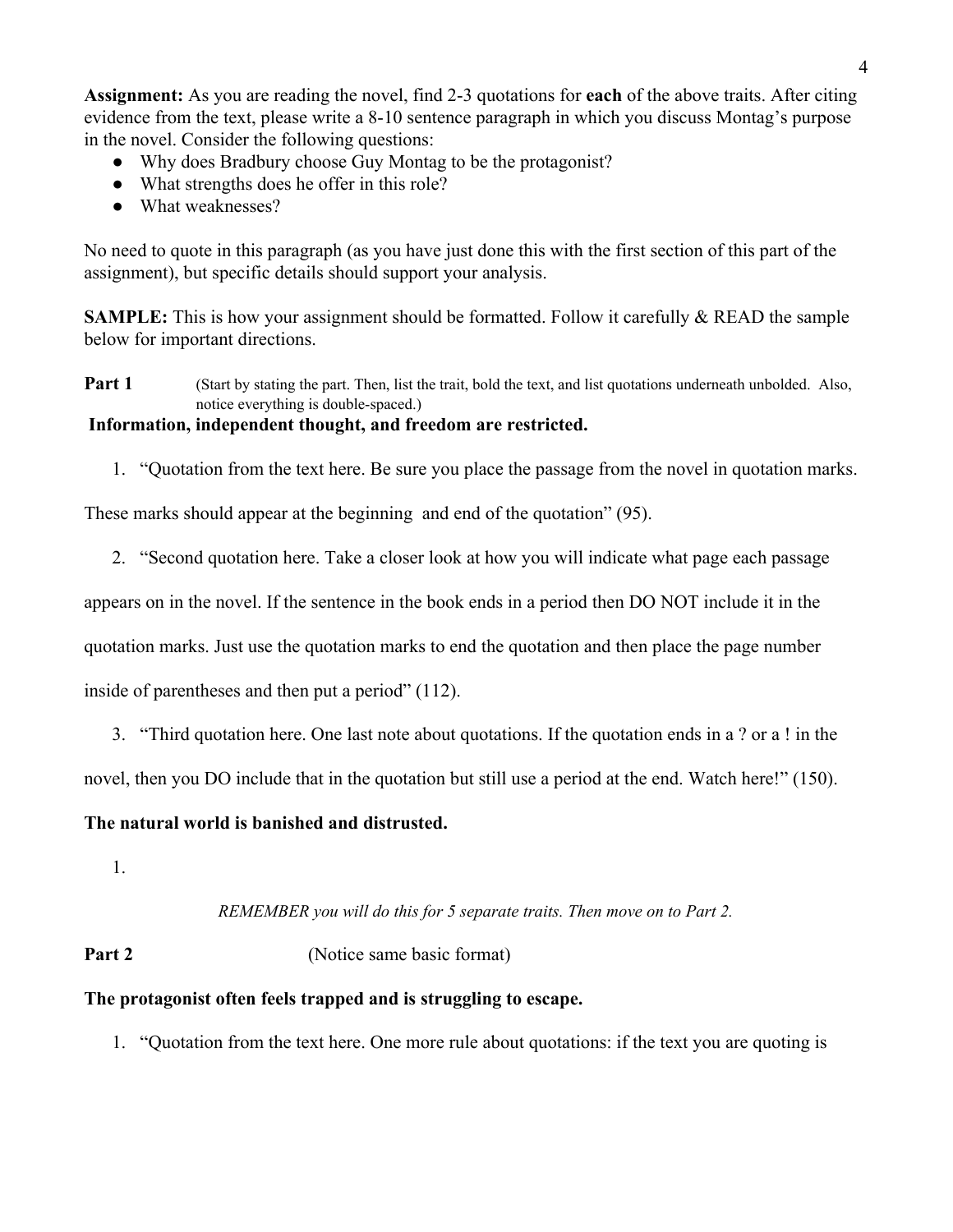already in quotation marks within the actual novel (like a piece of dialogue), then you indicate those

words with a single quotation mark. See the number 2 for an example of this" (130).

2. "'Here is an example of dialogue,' Montag said to himself" (25).

You will do this for ALL four traits listed. Then begin your paragraph. Be sure to indent the 1st line of the paragraph *with 1 tab.*

# **PART 3: Application: Dystopias in Popular Films or Fiction**

Dystopias are quite popular in young adult fiction. We would like you to apply the traits of a dystopian society that are listed in Part 1 to one of the works listed below. Some of you may have read one or more of these texts; others may have seen the movie versions. For this assignment, we are not requiring that you read an additional work (unless of course you choose to do so). Instead, you could watch the popular film versions of your choice. Many of these works are part of a series of novels and films. Please note that we would like you to contain your analysis to the first book/film only.

*The Hunger Games* by Suzanne Collins *The Maze Runner* by James Dashner *Divergent* by Veronica Roth *The Giver* by Lois Lowry

**Assignment:** Choose ONE of the titles to analyze. Unless you have just recently read the work OR it is one of your most favorite movies ever and you have seen it 10 times, we recommend you either review the text or rewatch the film version--your choice! All of these films are easily accessible; however, if you are having issues accessing one of the films, please contact Mr. Wynne at [swynne@columbus.k12.oh.us](mailto:swynne@columbus.k12.oh.us). Choose FIVE traits from the above list and briefly explain how that trait is displayed in the modern work. Your explanation should be 1-2 complete sentences and offer **specific** detail from the book/film. Place all of these in a table like the one shown below. The table should appear directly after the paragraph from Part 2. You may copy and paste this table into your own document or create your own.

## **Title of Work:**

| Dystopian Trait | Explanation of where that trait is within the work. |
|-----------------|-----------------------------------------------------|
|                 |                                                     |
|                 |                                                     |
|                 |                                                     |
|                 |                                                     |
|                 |                                                     |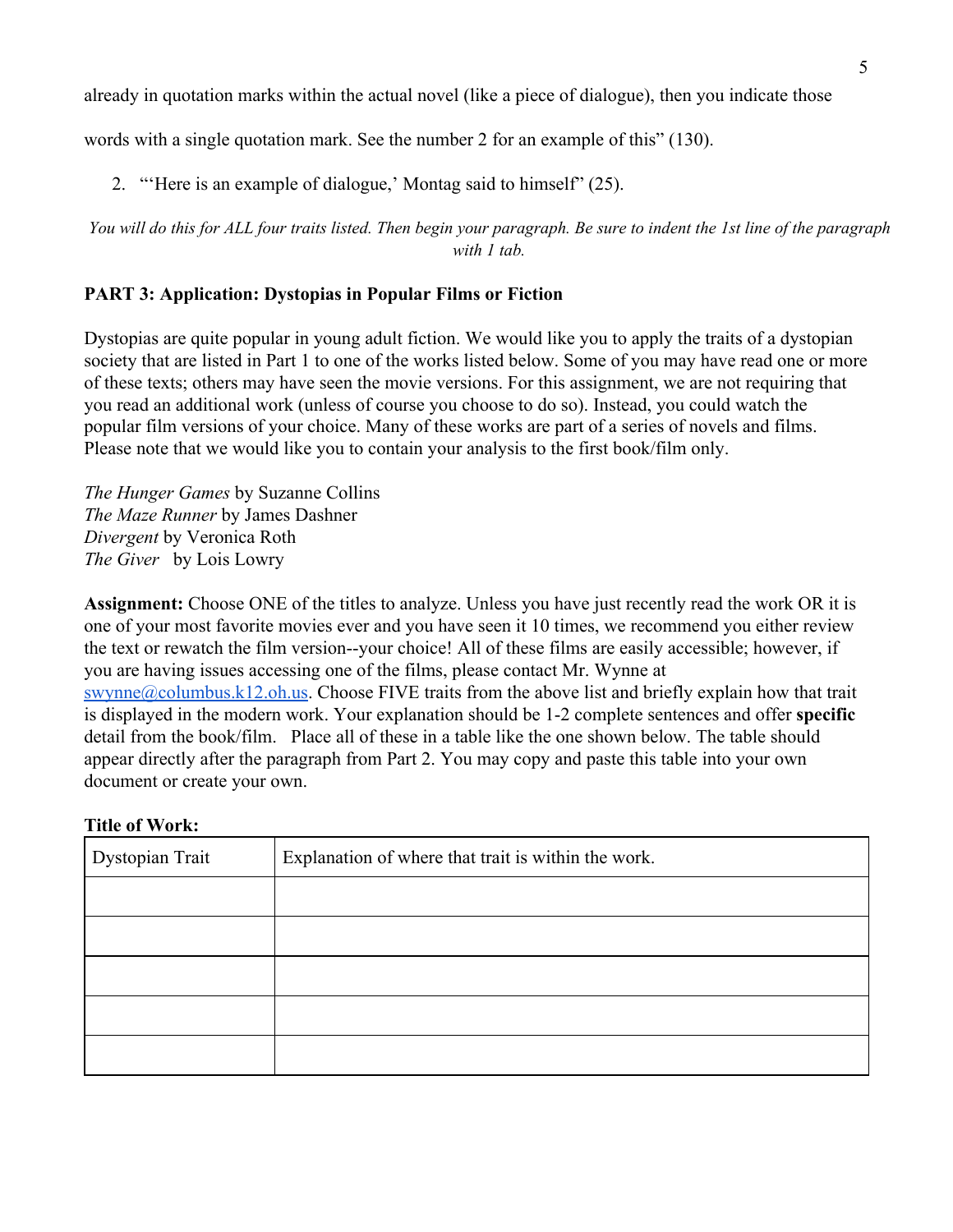## **PART 4: Totalitarian Government in** *Fahrenheit 451*

Ray Bradbury's novel is original and thought-provoking. Like all good literature it can be read on many levels: we read to find out what happens, we read to enjoy how the author works with the language, and we read to discover the author's message to us, the readers.

It is interesting to consider that in an effort to create a utopia, governments often exert great control over its citizens, which then inevitably creates a dystopia (like we looked at above). For this part of the assignment, we would like you to investigate a type of government more closely. As you read, pay particular attention to the underlying messages of what an over-controlling government can and *cannot* do to the human mind. How do these governments control their citizens in an effort to maintain that perfection?

A totalitarian government is, like the name suggests, one that attempts to exert TOTAL control over its citizens. There are a variety of ways of doing this; some are listed below.

- strong police state--severe punishment & violence for handling problems
- prescriptive schedules—rigid daily, career, or educational schedules for each person
- "state is supreme" religion--the government is worshipped instead of religion
- propaganda—simplistic and slogan driven
- society's needs are more important than an individual's needs
- mass meetings to promote message
- individual has no participation in government or only the perception of participation (ie. voting, leadership, choice, etc.)
- School is used to indoctrinate young citizens

**Assignment:** List **5-6 quotations** from throughout the novel that display any of the control tactics listed above being used. After each quotation, provide 1-2 sentences that explains how the quotation reflects a specific totalitarian trait. Be sure you mention the specific trait from the list above in your explanation. Quotations should be complete passages from the text and should come from throughout the novel (not just the first 40 pages). You should aim to represent as many of the traits as possible, but it is okay to include more than one example for one particular trait.

Your work should be completed in MLA format. Please **follow the sample below for your layout. Pay close attention to the placement of quotation marks and page numbers**.

# **SAMPLE:** (There are numerous examples in the novel. Please do not repeat the quotations used in the sample.)

1. "'But remember that the Captain belongs to the most dangerous enemy to truth and freedom, the solid

unmoving cattle of the majority. Oh, God, the terrible tyranny of the majority'" (104).

In this statement, Faber shows how the rights of individuals can be ignored if they conflict with

the majority. This reflects that society's needs are more important than an individual's needs.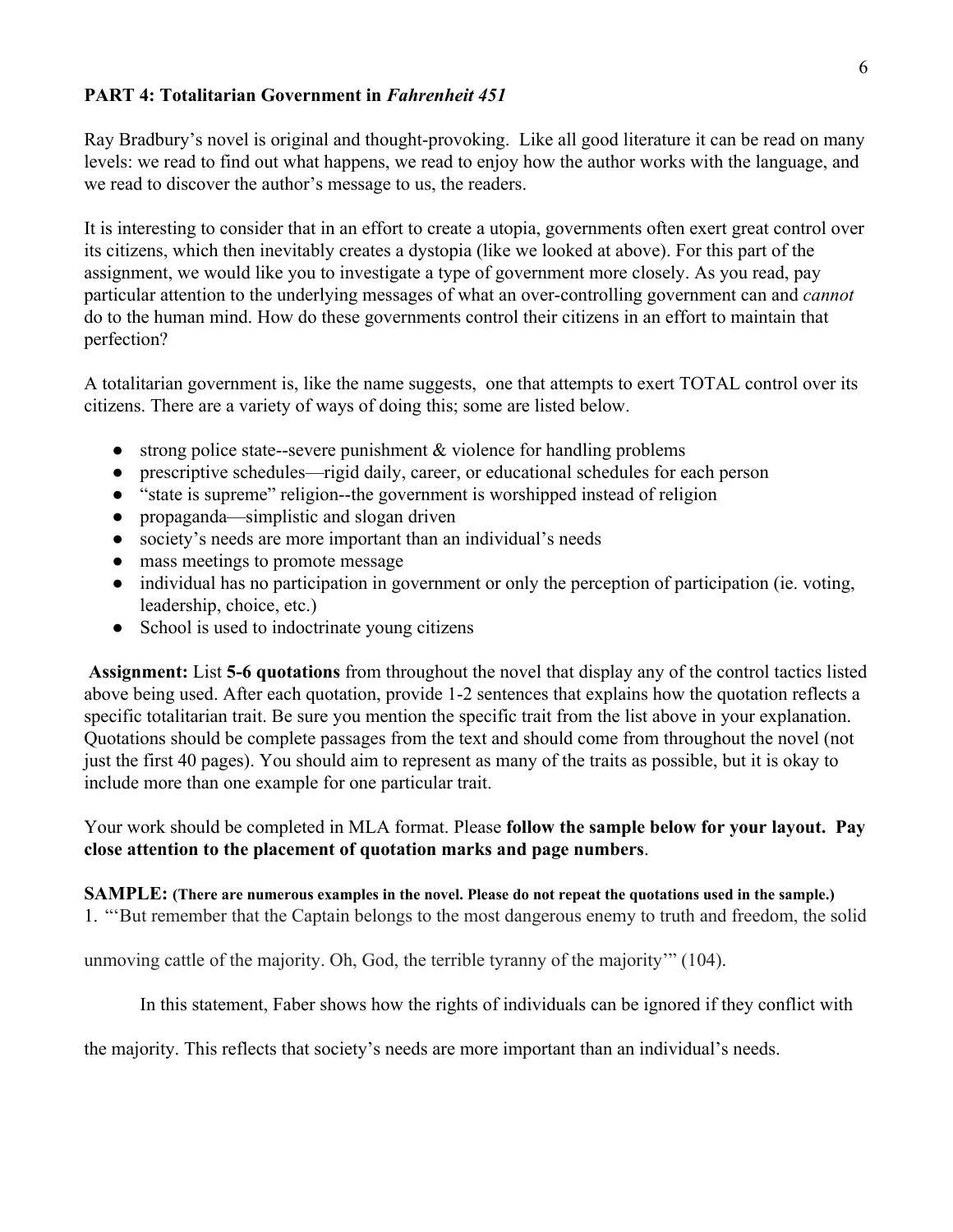#### **PART 5: Totalitarian Traits in America**

Now that you have familiarized yourself with the traits of Totalitarianism, we would like you to try and identify instances and examples of these traits being used in the U.S. Since the rise of Covid-19 in February/March 2020, the United States government has tried to contain the virus and keep it from spreading. Many American citizens are grateful and appreciative of the lengths that the government has gone to ensure the populace is safe. However, there are some American citizens who feel that the government has intervened in the daily lives of citizens too much. Like Montag, who spends much of the novel questioning and trying to see multiple sides of an issue, we want you to explore media sources related to potential government overreach.

**Assignment:** Your assignment will be to provide **2** current examples of the US Government or the State of Ohio (Governor DeWine), using totalitarian traits to control the public. You will need to pull your examples from media sources **and** they must be from reputable sources. The sources are important as different outlets have different biases just as people. Try to use two different media outlets for your separate articles. We have a list after the sample. You will need to provide a synopsis of the article, list and explain how the article relates to one of the totalitarian traits described in the previous parts, and ensure that the source is properly cited using the Modern Language Arts (MLA) format. **SAMPLE:**

**A Kenyan nurse found herself being shunned and harassed after she prepared a patient for a**

**Covid-19 test while she was on a night shift.**

Mutahi, Basillioh. "Kenyan Nurse: 'I Was Shunned over Coronavirus Fears'." *BBC News*, BBC, 13 May

2020, www.bbc.com/news/world-africa-52630804. Accessed 13 May 2020.

This article demonstrates the notion that society's needs are valued more than an individuals.

The fact that this woman was simply trying to help someone that was suspected of possibly having the coronavirus, reinforces the mentality of society at large thinking that they can violate or override an individual. To simply be ostracized by people because you may have been exposed to coronavirus for performing the duties of your profession, speaks to the level of propaganda that has been driven by the state to scare the public into thinking that anyone who has been exposed to the virus, has in essence been handed a death sentence and it will only be a matter of time.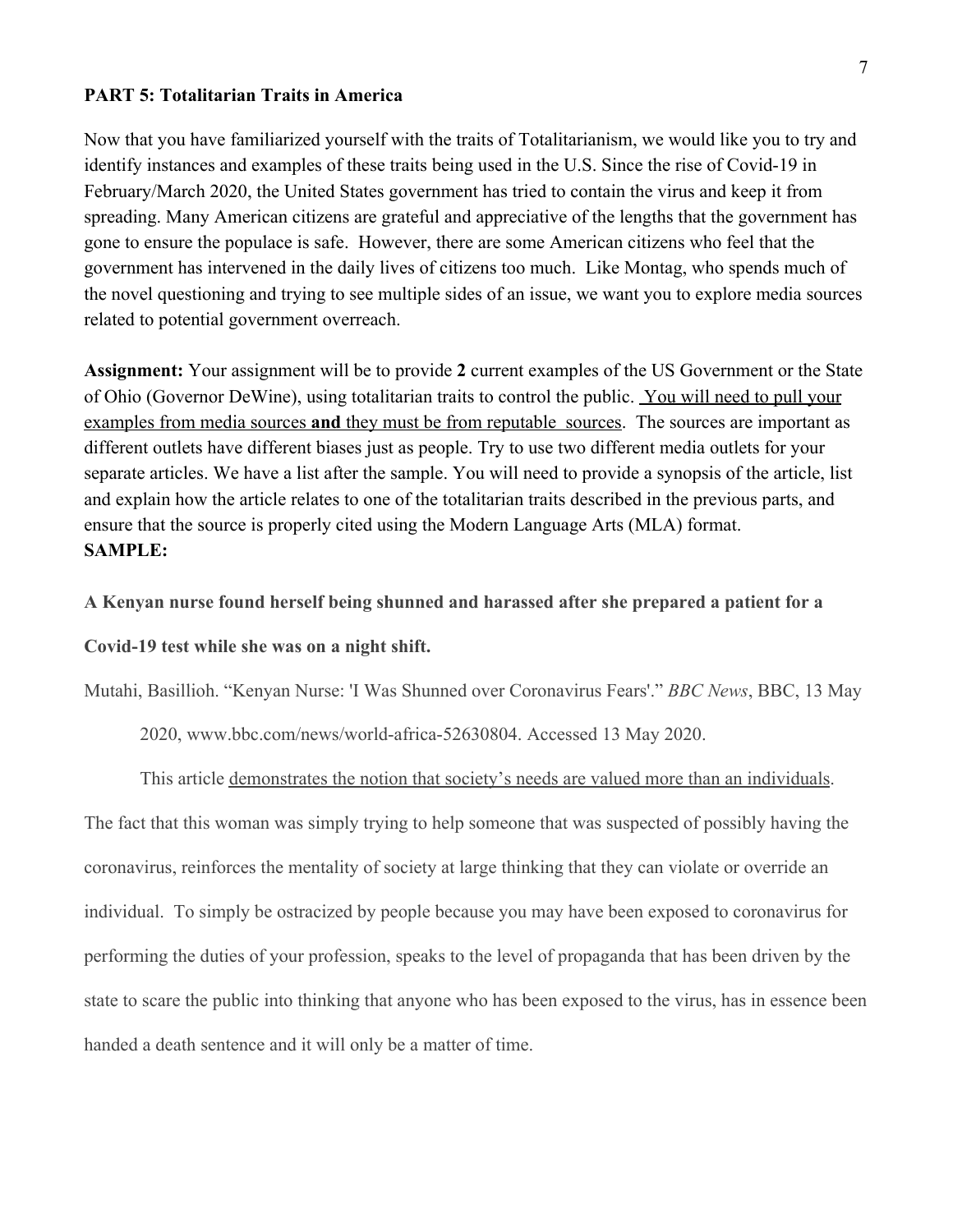Examples of some trusted media outlets to aid your searching: **Conservative**--*New York Post, Fox News*; **Centralist**--*PBS/NPR, BBC, Reuters, The Associated Press, The Economist*; **Liberal**--*Washington Post, Atlantic, MSNBC, CNN*.

Please do not rely on sources such as Britannica.com or History.com, as these are not news outlets.

#### **Citation Guide:**

Citations need to be formatted using MLA 8, which provides one standard citation format that applies to every source type. MLA8 was designed to simplify the process of citing sources. It requires that every source type follow the same format. This means that books, websites, periodicals, videos, photographs, and all other types of sources now use the same standard format.

MLA8 requires researchers to locate the same core elements from their sources and place them in a standard order in order to create a citation. One major difference with MLA8 is the use of containers in citations. Containers are the elements that "hold" the source. For example, if a television episode is watched on Hulu, Hulu is the container. Both the title of the source and its container would be included in the citation.

Core Elements of an MLA8 citation including the following:

- 1. Authors.
- 2. Title of the source.
- 3. Title of container,
- 4. Other contributors,
- 5. Version,
- 6. Numbers,
- 7. Publisher,
- 8. Publication date,
- 9. Location.

The appropriate punctuation mark will follow each core element, unless it is the final piece. In this case, the punctuation mark would be a period.

Below, you can see the basic format for the 2 types of sources you might be using for this particular assignment. **Note** that for a website, the location is the URL, and note that when including the URL you need to remove "http://" or "https://." You can plug in the specific information for your source; **note** that your punctuation, capitalization, and italicizing should match the samples below exactly. Also **note** that your entry should have a hanging indent (the second line is indented, not the first. To do this in a Google doc, highlight the entry, click on "Format," then "Align and indent," then "Indentation options," then under "Special indent" click "hanging."

#### **Entire Website**

Last Name, First Name, role. *Title of Site*. Publisher, Date, URL. Accessed Day Month Year.

#### Example with no author:

*The Purdue OWL Family of Sites*. The Writing Lab and OWL at Purdue and Purdue U, 2008, owl.english.purdue.edu/owl. Accessed 23 Apr. 2008.

#### Example with author:

Felluga, Dino. *Guide to Literary and Critical Theory*. Purdue U, 28 Nov. 2003, www.cla.purdue.edu/english/theory/. Accessed 10 May 2006.